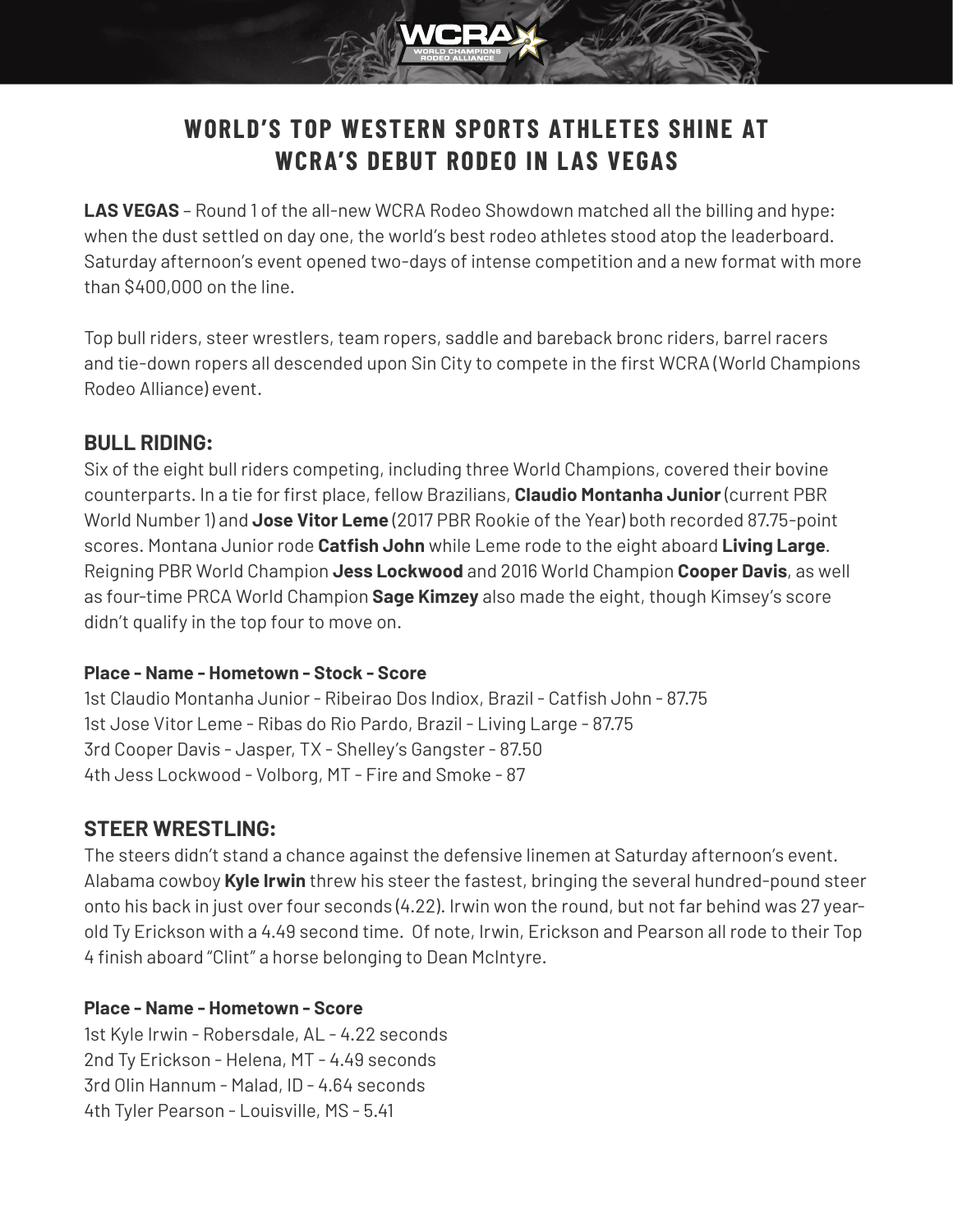# **TEAM ROPING:**

The only brotherly duo of the night **Riley** and **Brady Minor** were consistent and fast – two qualities fans have come to expect in top team roping athletes. Their time of 5.21 seconds was just .29 seconds in front of second place. Of note, 23-time World Champion Trevor Brazile is the only athlete to return for Round 2 in two categories: team roping and tie-down.

#### **Place - Name - Hometown - Score**

1st Minor/Minor - Ellensburg, WA - 5.21 seconds 2nd Smith/Eaves - Broken Bow, OK /Lonedell, MO -5.40 3rd Brazile/Skelton - Decatur, TX/ Llano, TX - 8.32 4th Proctor / Saebens - Pryor, OK / Nowata, OK - 9.88

# **SADDLE BRONC:**

Wyoming's **Brody Cress**, aboard the horse "Julia," put up an impressive score of 87.0 that was well out in front of the rest of the competition. The young gun's ride went nearly the length of the arena and gave the crowd a great show with his classic riding style.

#### **Place - Name - Hometown - Stock - Score**

1st Brody Cress - Hillsdale, WY - Julia - 87 2nd Cort Scheer - Elsmere, NE - Bullet Proof - 84 3rd Jacobs Crawley - Stephenville, TX - Faded Charm - 83.5 4th Ryder Wright - Milford, UT - 81.5

# **BARREL RACING:**

**Lisa Lockhart** breezed past the competition with a 13.805 in Round 1 of the WCRA Rodeo Showdown in the iconic Thomas & Mack. The 11-time WNFR qualifier was the only competitor who broke the 13-second mark. Up and comer Hailey Kinsel was second with a 14.013 ride.

#### **Place - Name - Hometown - Score**

1st Lisa Lockhart- Oelrichs, SD - 13.805 2nd Hailey Kinsel - Cotulla, TX - 14.013 3rd Nellie Miller - Cottonwood, CA - 14.208 4th Syndi Blanchard - Pueblo, CO - 14.277

# **TIE-DOWN ROPING:**

Texan **Marty Yates** took Round 1 with a mere 0.1 second lead over World Champion **Trevor Brazile**. Yates completed his run with an 8.01 time while Brazile came through with a 8.11. Of note, three of the top four finishers in Saturday's tie-down roping were previous WNFR world champions (Brazile, Smidt and Cooper).